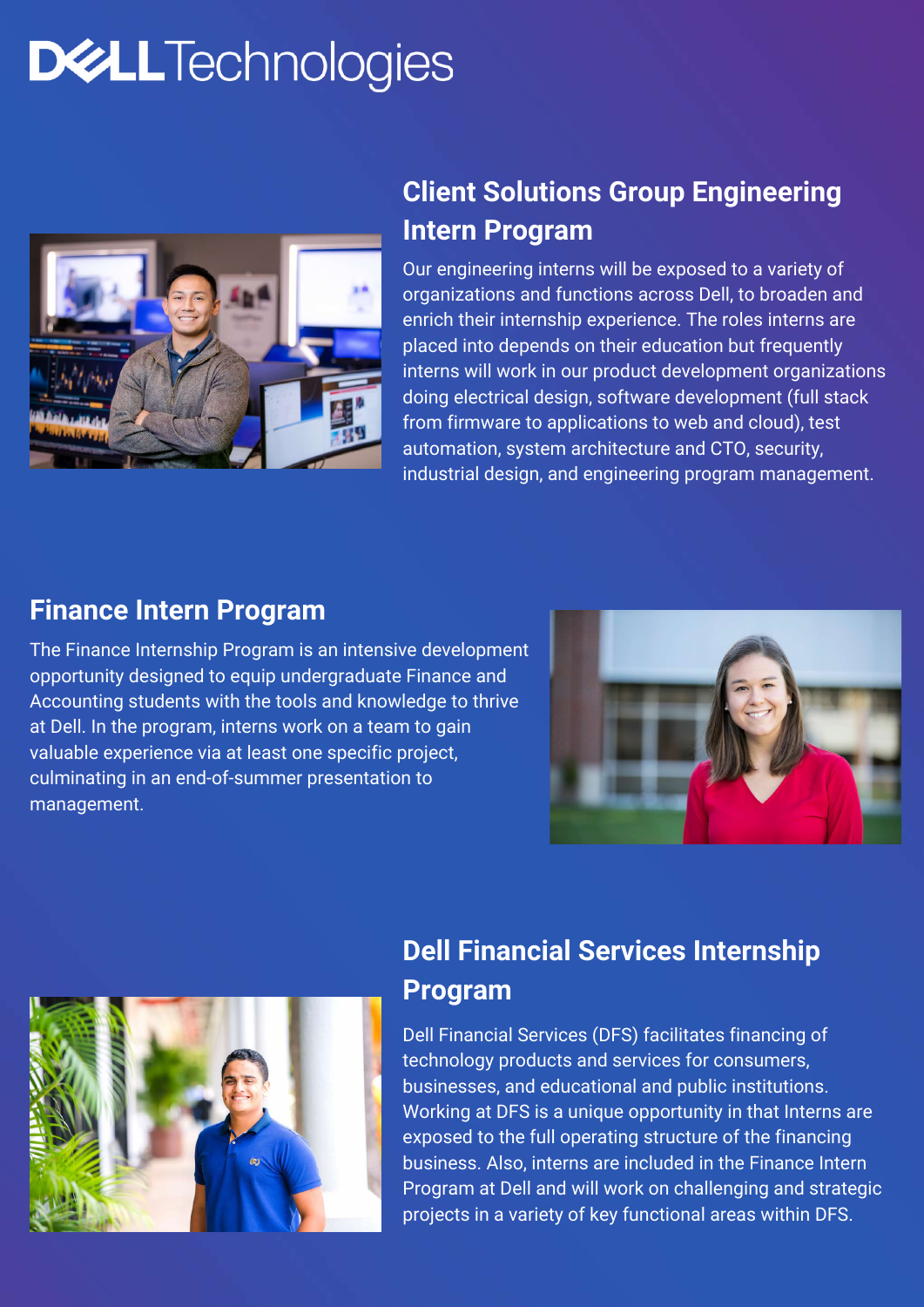The Business Operations Internship is a summer program providing insight into the behind-the-scenes projects. Interns will work on business planning by product line and/or geographical selling territory, providing field support and systems updates to enable accurate sales reporting, supporting the building of predictive models using data analytics, and supporting the building of predictive models using data analytics.

# **DWLLTechnologies**



### **Business Operations Internship Program**

Join a world-class Global Operations supply chain where you can drive lasting change while building a long-term career. Our talented supply chain experts and benchmarked processes and capabilities are supporting the company's transformation strategy. With in-house supply chain training and development programs that enable our team members to build their careers with us.





#### **Global Operations Internship**

Our Program is a unique opportunity for the next generation of Sales Leaders. The sales interns will receive training on products, how to run a basic sales cycle, prospecting, organization, and customer communication. Also, will be tested weekly on their knowledge and complete full custom role play scenarios with their manager. Success within the inside sales internship program will enable students to interview for a full-time opportunity within our Inside Sales Development Program.

### **Dell EMC Inside Sales Internship Program**